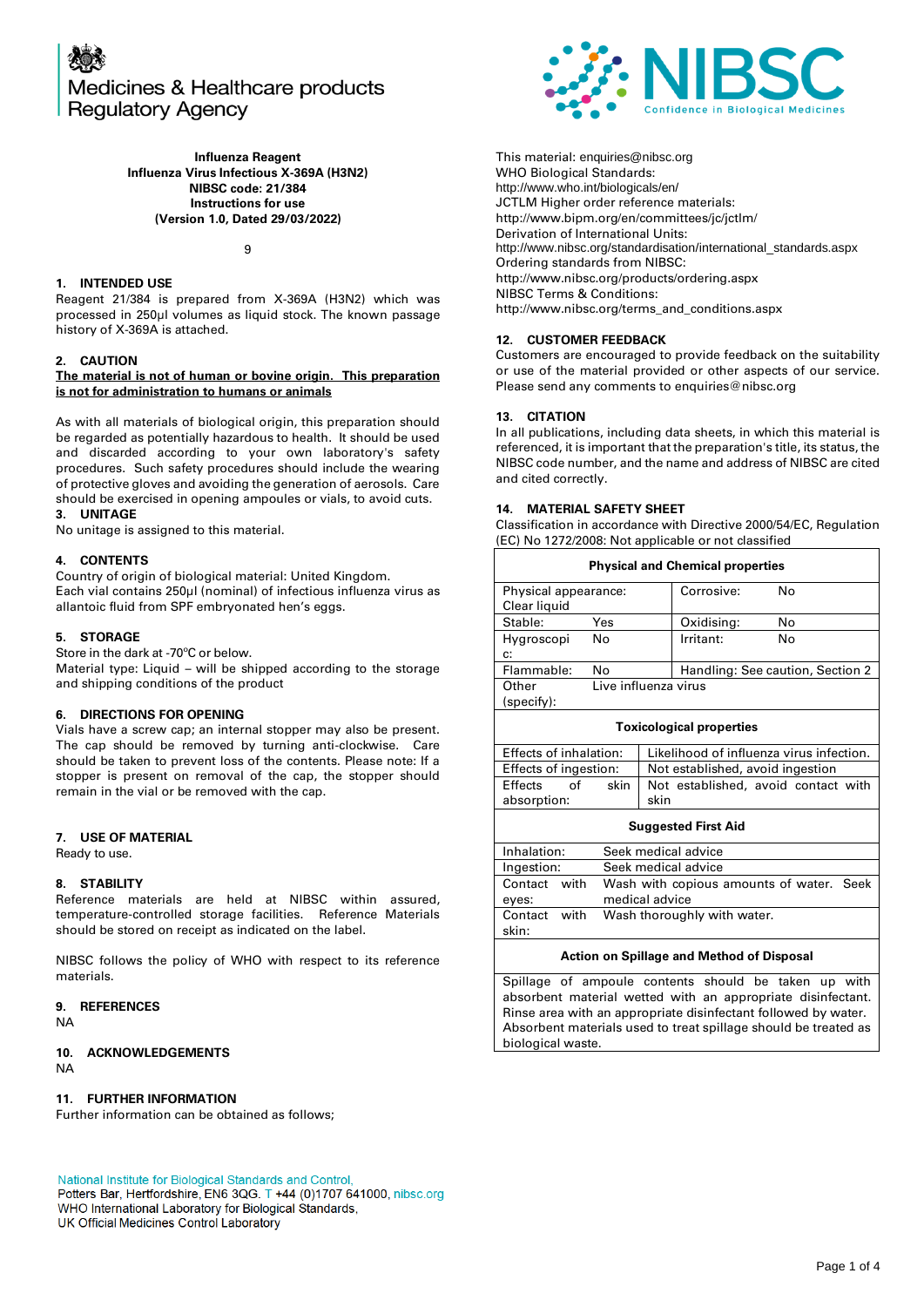



#### **15. LIABILITY AND LOSS**

In the event that this document is translated into another language, the English language version shall prevail in the event of any inconsistencies between the documents.

Unless expressly stated otherwise by NIBSC, NIBSC's Standard Terms and Conditions for the Supply of Materials (available at [http://www.nibsc.org/About\\_Us/Terms\\_and\\_Conditions.aspx](http://www.nibsc.org/About_Us/Terms_and_Conditions.aspx) or upon request by the Recipient) ("Conditions") apply to the exclusion of all other terms and are hereby incorporated into this document by reference. The Recipient's attention is drawn in particular to the provisions of clause 11 of the Conditions.

#### **16. INFORMATION FOR CUSTOMS USE ONLY**

| <b>Country of origin for customs purposes*:</b> United Kingdom |  |  |
|----------------------------------------------------------------|--|--|
| * Defined as the country where the goods have been             |  |  |
| produced and/or sufficiently processed to be classed as        |  |  |
| originating from the country of supply, for example a change   |  |  |
| of state such as freeze-drying.                                |  |  |
| Net weight: 0.25g per vial.                                    |  |  |
| <b>Toxicity Statement: Non-toxic</b>                           |  |  |
| Veterinary certificate or other statement if applicable.       |  |  |
| <b>Attached: No</b>                                            |  |  |
|                                                                |  |  |

### Passage history of X-369A (H3N2)

| <b>Cumulative</b><br>number of<br>passages | Passage numbers at each<br>stage | Lot      | Laboratory       |
|--------------------------------------------|----------------------------------|----------|------------------|
| E4                                         | E3                               | 10042638 | VIDRL, Australia |
| E <sub>13</sub>                            | E3/E9                            | E#6501   | NYMC, USA        |
| E14                                        | E3/E9/E1                         | 46840    | NIBSC, UK        |

Sterility: No visible contamination was detected in a variety of media (tryptose soya broth, thioglycolate broth, Sabouraud's broth and blood agar plates) after 14 days incubation.

The HA and NA sequence of this virus is available at GISAID with the accession number EPI\_ISL\_11296985.

National Institute for Biological Standards and Control, Potters Bar, Hertfordshire, EN6 3QG. T +44 (0)1707 641000, nibsc.org WHO International Laboratory for Biological Standards, UK Official Medicines Control Laboratory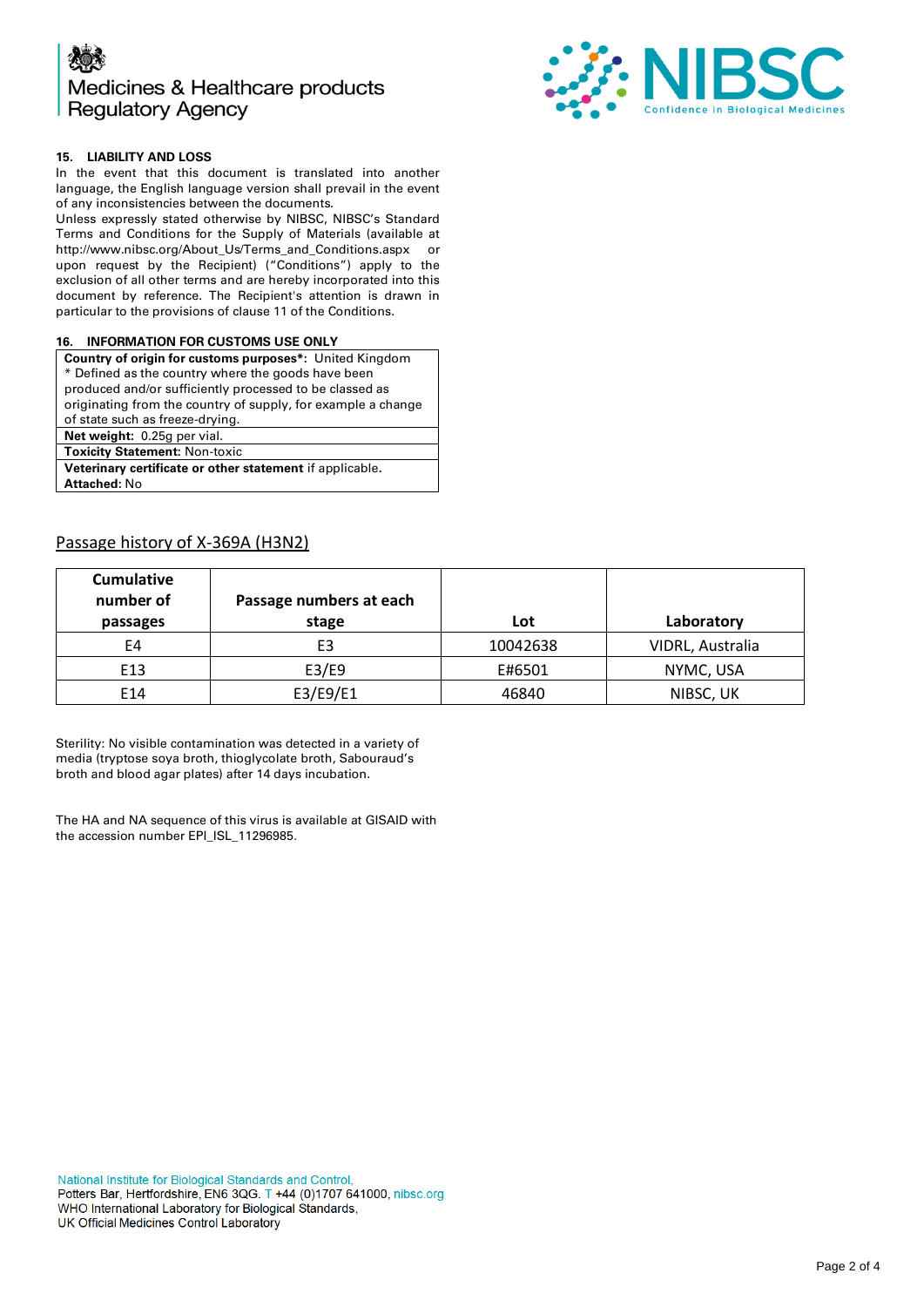

## **Derivation of NYMC X-369A A/Darwin/9/2021(H3N2)with A/PR/8/34 High Yield A H3N2 Reassortant (6:2) with A/PR/8/34 M, PB1, PB2,PA, NS and NP genes and A/Darwin/9/2021HA and NA genes**

Exper. # 4875 A/Darwin/9/2021, H3N2 SL 10042638 E3 HA: 128 (T) 256 (GP) 13/5/2021

|  |  | <b>Passages at New York Medical College</b> |
|--|--|---------------------------------------------|
|--|--|---------------------------------------------|

|                | <b>Passages at New York Medical College</b>          |                                                             |
|----------------|------------------------------------------------------|-------------------------------------------------------------|
| Passage No.    | $10^{-1}$<br>$H_A - 1:64$                            |                                                             |
|                | A/Darwin/9/2021 (H3N2) x A/PR/8/34                   |                                                             |
| $\overline{2}$ | $10^{-2}$<br>$+$                                     | $10^{-3}$                                                   |
|                | HA-1:4096                                            |                                                             |
| 3              | $10^{-1}$                                            | + A/PR/8/34 antisera (as)<br>A/PR/8/34 HANA antibodies (ab) |
| 4              | <u>НА—1:512</u><br>————————————————————<br>$10^{-1}$ | + A/PR/8/34 antisera (as)<br>A/PR/8/34 HANA antibodies (ab) |
| 5              | HA-1:128<br>↓<br>$10^{-3}$                           |                                                             |
|                | <u>512</u>                                           | + A/PR/8/34 antisera (as)<br>A/PR/8/34 HANA antibodies (ab) |
| 6              | $10^{-4}$                                            |                                                             |

National Institute for Biological Standards and Control, Potters Bar, Hertfordshire, EN6 3QG. T +44 (0)1707 641000, nibsc.org WHO International Laboratory for Biological Standards,<br>UK Official Medicines Control Laboratory